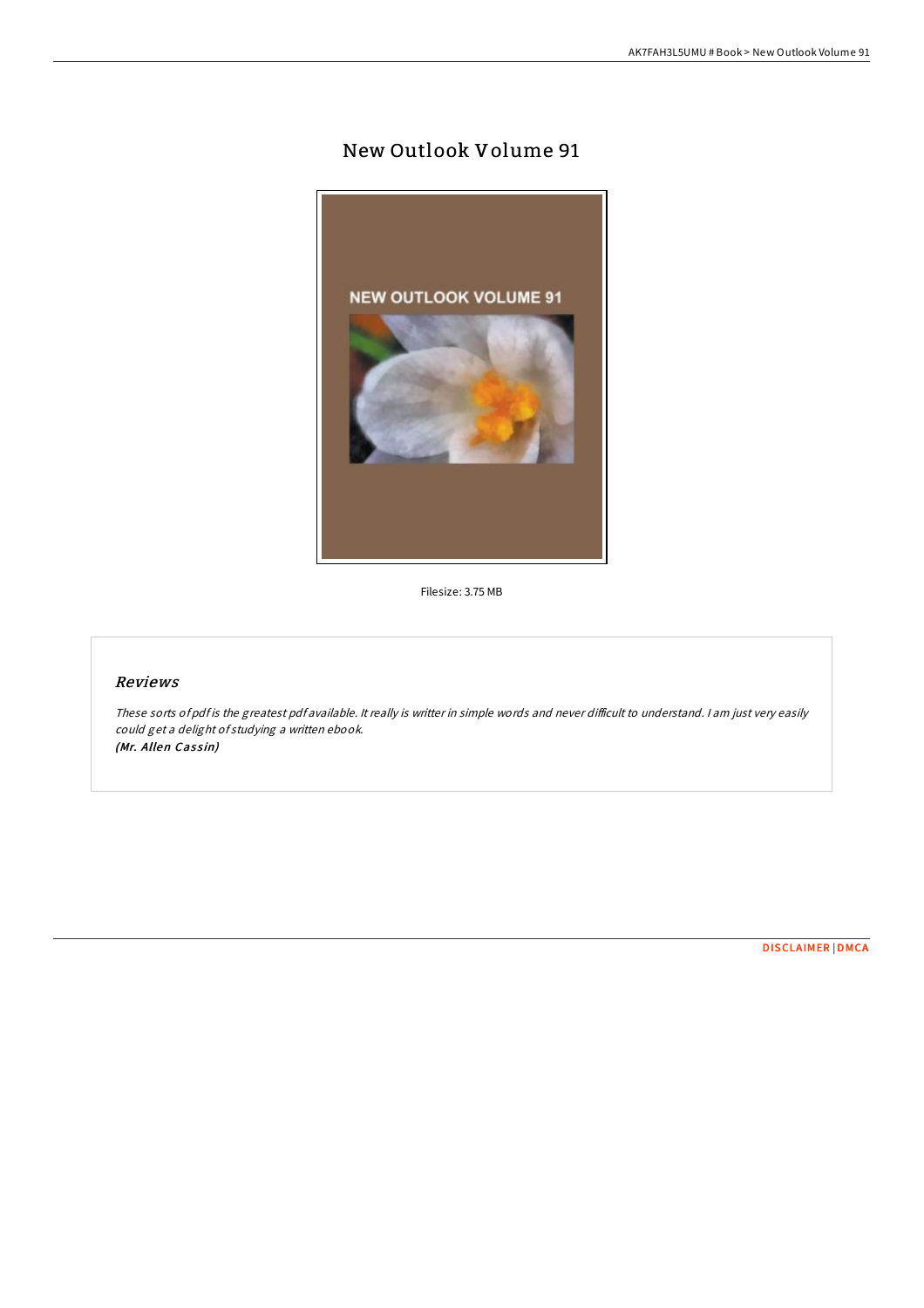#### NEW OUTLOOK VOLUME 91



To save New Outlook Volume 91 eBook, remember to refer to the hyperlink beneath and save the file or get access to other information that are related to NEW OUTLOOK VOLUME 91 ebook.

RareBooksClub. Paperback. Book Condition: New. This item is printed on demand. Paperback. 590 pages. Dimensions: 9.7in. x 7.4in. x 1.2in.This historic book may have numerous typos and missing text. Purchasers can usually download a free scanned copy of the original book (without typos) from the publisher. Not indexed. Not illustrated. 1909 edition. Excerpt: . . . and only slightly dispelled by the later state WILL SBRVIA PROVOKE WAR ment from the new Servian Prime Minister Novakovitch. Proximately, not ultimately, the situation is due to the violation by Austria-Hungary of the Treaty of Berlin of 1878. That treaty gave to the Empire military and civil control of Bosnia and Herzegovina, the westernmost provinces once ruled by the Turkish Sultan. Six hundred years ago there was a Big Servia. It embraced what we now know as Servia and also Bosnia, Herzegovina, and other provinces. During the intervening centuries of degradation Servians have never forgotten their ancient glory. Racially and linguistically they are united to the Montenegrins, who inhabit part of the eastem shore of the Adriatic. But the Turkish sanjak or district of Novipazar separates Servia from Montenegro. Over this district also Austria was allowed certain rights. It voluntarily relinquished those rights on proclaiming 2. few months ago its annexation of Bosnia and Herzegovina. It declared that, as Turkey had proclaimed a constitution for the Turkish Empire, so the Bosnians and Herzegovinians must not lack a constitution. But their constitution, it seems, must come from Vienna and Budapest, not from Constantinople; hence the annexation. It is true that during the past thirty years no part of the world has been apparently more definitely redeemed from barbarism than these two provinces. Where murders were once frequent there, they are now rare; where justice was once venal, if it existed at all, it is...

**Inch** Read New Outlook Volume 91 [Online](http://almighty24.tech/new-outlook-volume-91.html)  $\blacksquare$ Download PDF New [Outlo](http://almighty24.tech/new-outlook-volume-91.html)ok Volume 91